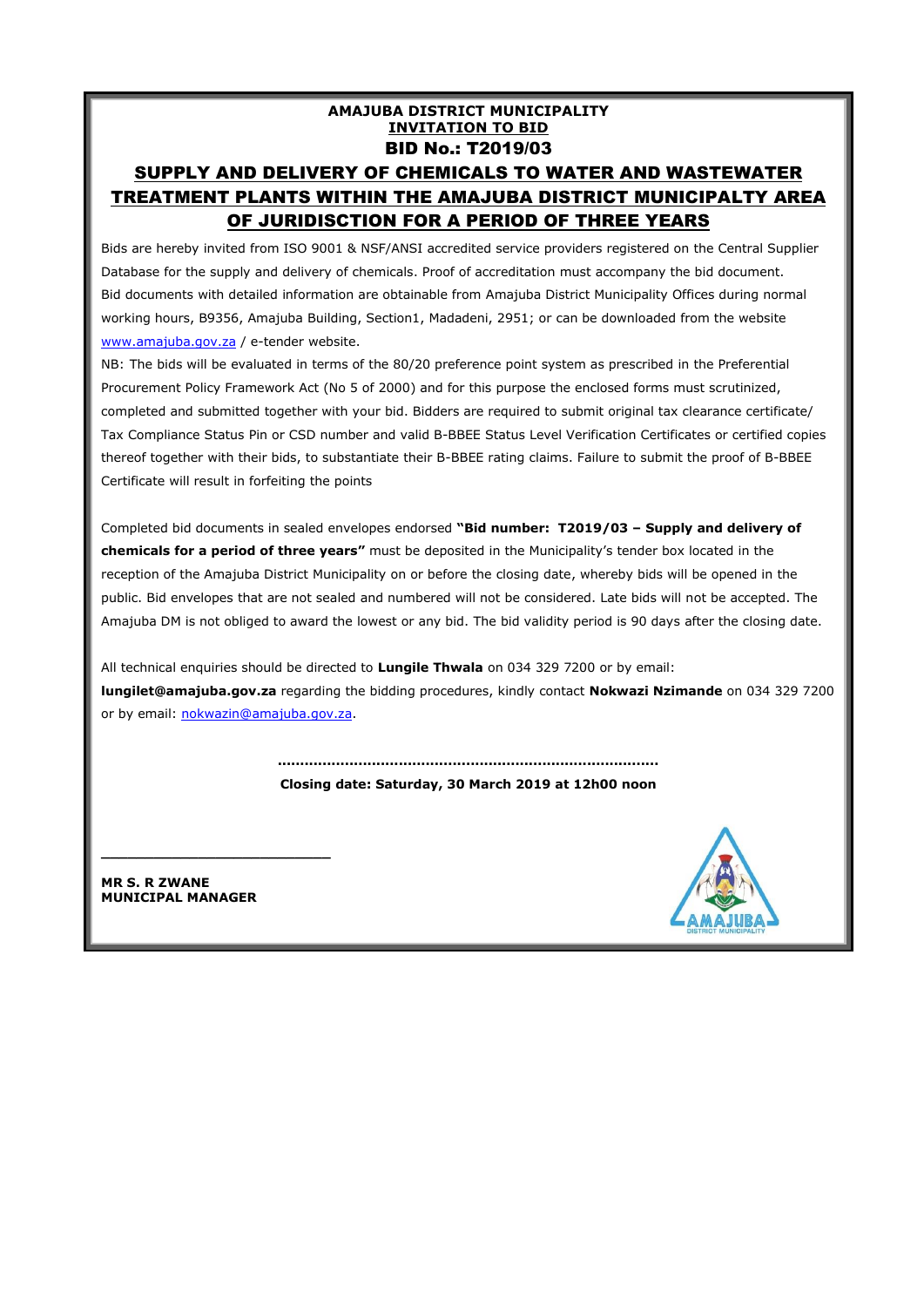

## **TERMS OF REFERENCE**

#### **THE SUPPLY AND DELIVERY OF CHEMICALS TO WATER AND WASTEWATER TREATMENT PLANTS WITHIN THE AMAJUBA DISTRICT MUNICIPALITY AREA OF JURISDICTION.**

## **1. BACKGROUND**

- 1.1. Amajuba District Municipality currently has six water and wastewater treatment plants based in EMadlangeni, Dannhauser local municipalities namely:
- Dannhauser Water Treatment Plant situated in Dannhauser
- Durnacol Water Treatment Plant situated in Dannhauser
- Durnacol Wastewater Treatment Plant situated in Dannhauser
- Tweediedale Sewage Ponds situated in Dannhauser
- Utrecht Water Treatment Plant situated in EMadlangeni
- Utrecht Sewerage Ponds situated at EMadlangeni

# **2. THE REQUIREMENTS**

- **2.1 The tenderer will have to be ISO 9001 & NSF/ANSI accredited - Drinking Water Treatment Chemicals - Health Effects.**
- **2.2 The proof of the ISO 9001 & NSF/ANSI accredited certificates must be attached.**
- **2.3 Assurance letter or agreement of supply from the Manufacturer or Distributor must be submitted.**
- **2.4 Two reference letters of supply and delivery of chemicals from the current or previous clients must be submitted.**

# **3. CONTENT OF PROPOSAL**

3.1 Prospective Bidders are hereby invited to tender on the supply and delivery of chemicals to water and wastewater treatment facilities within the Amajuba District Municipality area of Jurisdiction.

3.2 The quantities as detailed in the Bill of Quantities (BoQ) are for unit product on each line item. The Municipality will order that on the (BoQ) depending on the respective plant usage/requirement as an when required.

# **4. SCOPE OF WORK**

The scope of work is as follows: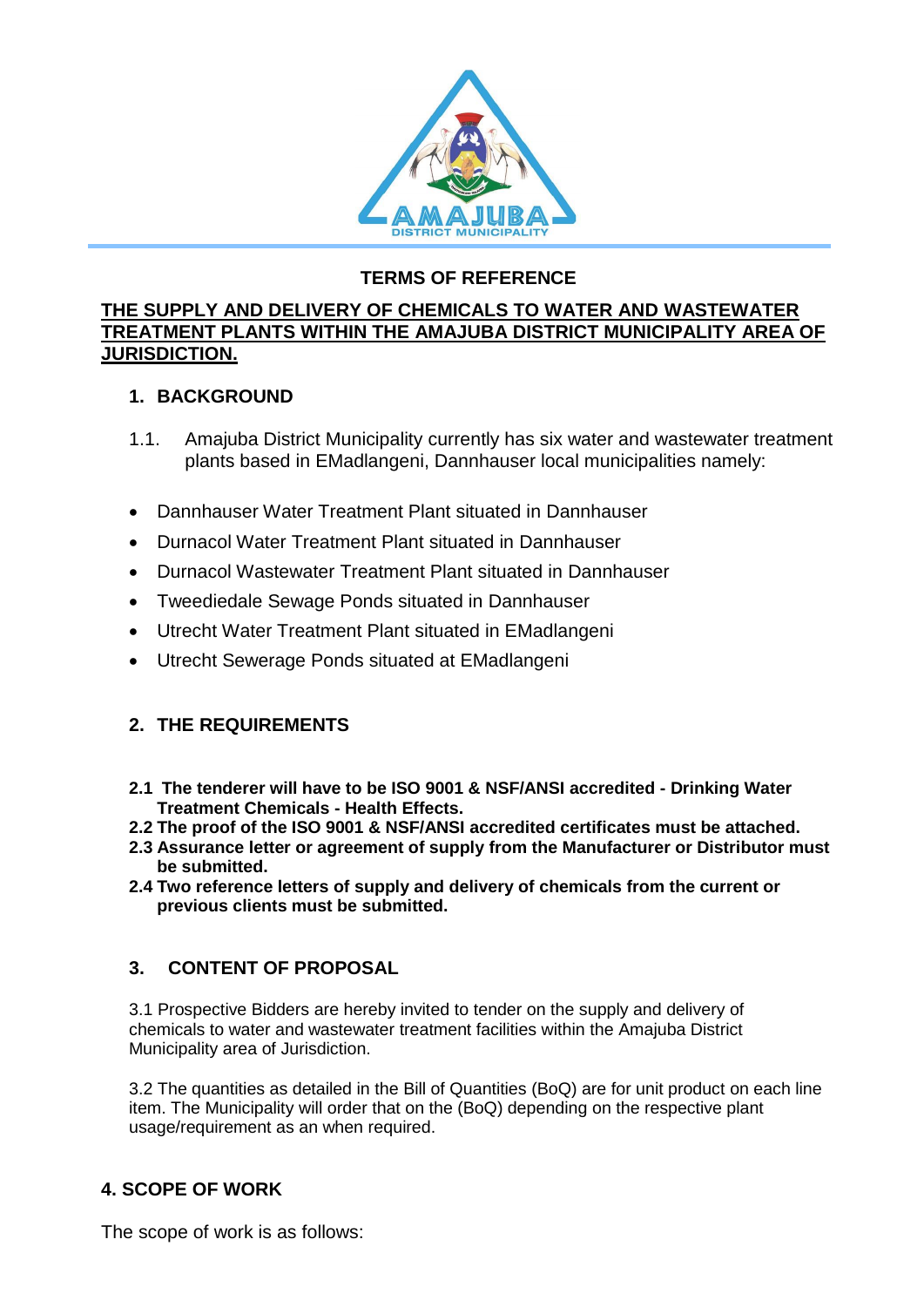#### **4.1 Lead Time**

4.1.1 The delivery lead-time from the date of receipt of the order shall be no more than five working days.

#### **4.2 Time of Delivery**

4.2.1 Deliveries to reach sites during normal working days and hours, Monday to Thursday from -07h30 - 16h15 and Friday – 07h30 - 15h00, unless otherwise agreed to by the Superintendent of Water and Wastewater Treatment Works.

#### **4.3 Penalty on late delivery**

**4.3.1** In the event of any costs being incurred by the Municipality due to late delivery, this will be for the account of the supplier.

#### **4.4 Transportation of Bulk Chemicals for Deliveries**

- 4.4.1 The transportation of chemicals must comply with hazardous substances regulation,1995 as promulgated in terms of the Occupational Health and Safety Act 85 of 1993.
- 4.4.2 The successful supplier must provide emergency contact details of a responsible person who can deal with any situation arising from a delivery or any other problem directly linked to the use of the chemical supplied.

#### **4.5 Compliance with Legislation.**

- **4.5.1...**The Successful Supplier must act strictly in compliance with the Occupational Health and Safety Act 85 of 1993 and specifically with Regulation 7 of the General Administrative Regulations of the Occupational Health and Safety Act 85 of 1993.
- **4.5.2...**Subject to provisions of Section 10 (3) and (4) of the Act, every person/supplier who manufactures, imports, sells or supplies any hazardous chemical substance for use at work shall as far as reasonably practicable provide the party receiving such substance, free of charge with a material safety data sheet (MSDS) containing all the information as contemplated in either ISO11014 or ANSIZ400.1. 1993 with regard to: -
- **4.5.2.1** Product and company identification;
- **4.5.2.2** Composition /information or ingredient;
- **4.5.2.3** Hazards identification;
- **4.5.2.4** First-aid measures;
- **4.5.2.5** Fire-fighting measures
- **4.5.2.6** Accidental release measures
- **4.5.2.7** Handling and storage
- **4.5.2.8** Exposure control /personal protection
- **4.5.2.9** Physical and chemical properties
- **4.5.2.10** Stability and reactivity
- **4.5.2.11** Toxicological information
- **4.5.2.12** Ecological information
- **4.5.2.13** Disposal consideration
- **4.5.2.14** Transport information
- **4.5.2.15** Regulatory information; and
- **4.5.2.16** Other information.

#### **5. DETERMINATION OF MASS DELIVERED**

5.1 The successful supplier**,** at an authorized Weighbridge, must determine the mass of each delivery.

- 5.1.1 The method of weighing should accurately reflect the mass of the chemical delivered.
- 5.1.2 A weighbridge at the point of supply is acceptable if it is authorized and the method of weighing provided by the successful supplier.
- 5.1.3 If no authorized weighbridge is available at the point of supply, the successful supplier is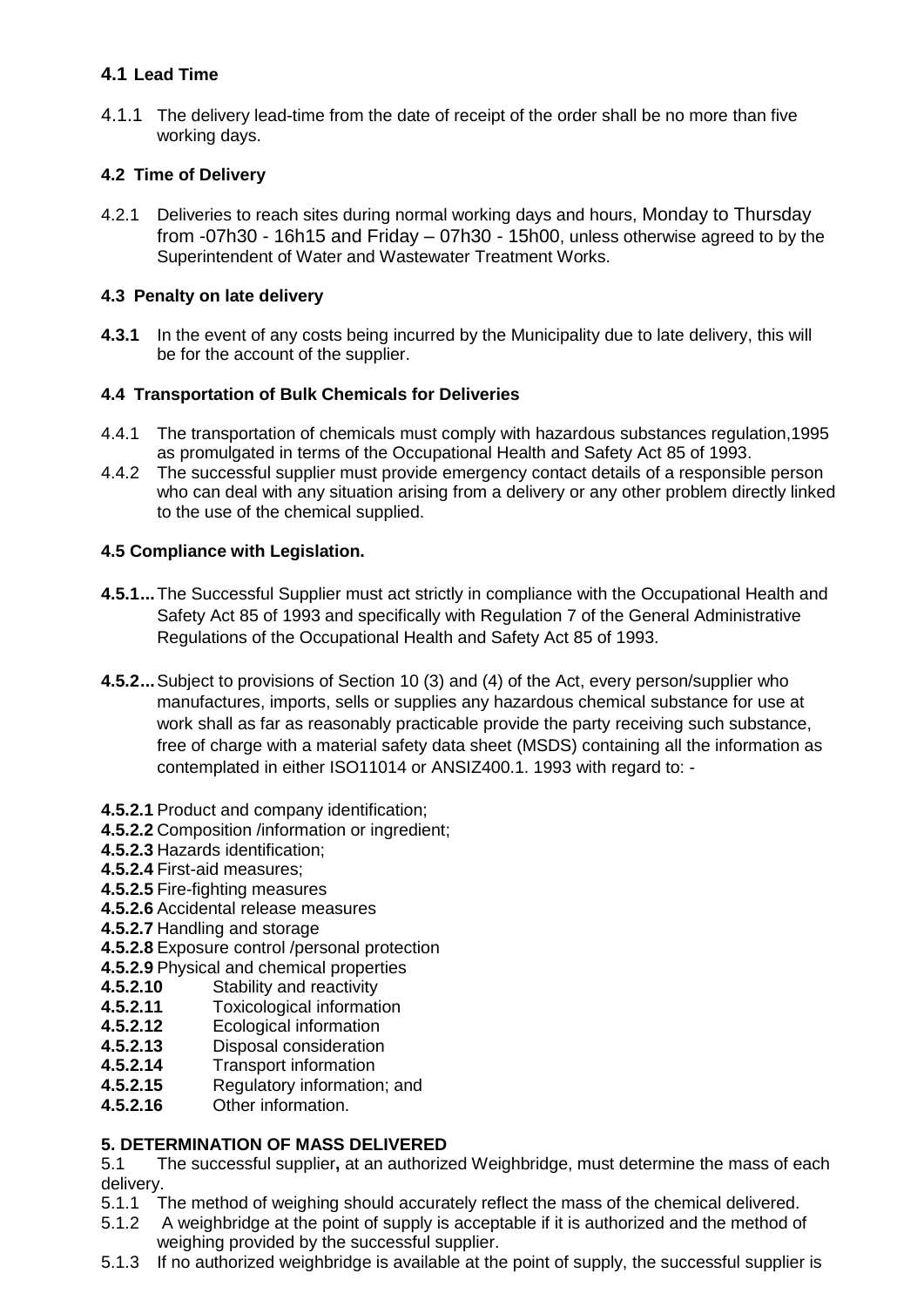to indicate which weighbridge is to be used.

- 5.1.4 The successful supplier is to indicate the distance (in km) from the weighbridge to the delivery point and the method of weighing used.
- **5.2** Calibration of the Weighbridge used must be certified for current year and must bear the Official Assize Stamp.
- 5.3 The use of any weighbridge other than identified above without prior notification of the Amajuba District Municipality would constitute a breach of contract.

#### **6. OCCUPATIONAL HEALTH AND SAFFETY REQUIREMENTS**

- **6.1.1** The *Supplier* shall provide an Environmental Management Plan and a Health and Safety Plan (in line with - (Act 107 of 1998) (NEMA), Section 15 (1), which must be acceptable to the *Amajuba District Municipality* failing which the Supplier shall make such amendments to these plans to comply with the *Amajuba District Municipality's* concerns. These plans shall take address the implications which any incident consequent to the supply and delivery of the Goods may have on either the environment or on the health and safety of any persons involved in such an incident.
- 6.1.2 All chemicals supplied must be accompanied by data sheets as well as Emergency procedures.
- 6.1.3 Names and data of any alternative contacts offered must be included in the tender document.

### **7. POLYELECTROLYTE DOSAGE AND WATER QUALITY MONITORING**

- 7.1 The service to be rendered must include visiting treatment plants at least quarterly and performing the following duties:
- 7.1.1 Jar tester to optimize the chemical (Poly) dosing at each plant.
- 7.1.2 Check the efficiency of the chemical (Poly) provided (used) and give advice in case it needs to be changed to obtain optimal results on the final water.
- 7.1.3 Quarterly reporting on the findings during visits to be compiled and sent to Engineering Services Department at **NO** additional costs to the following Municipality team: Process technician; Superintendent and supervisor in charge of the plant. This report must reach responsible persons at end of each quarter.

#### **8. TRAINING REQUIREMENTS**

- 8.1 It is required of the successful supplier to provide continuous training material and sessions for Amajuba District Municipality staff with specific regard to the safe use, handling and transporting of hazardous chemicals such as chlorine gas etc.
- 8.2 Training courses are to be hosted at venues identified by the Municipality, within the geographical area of Amajuba District Municipality.
- 8.3 One training course of chlorine gas handling is required per calendar year for approximately 25+ delegates per course.
- 8.4 All costs related to this training will be at **no** additional cost to the Amajuba District Municipality.
- 8.5 All required wall charts, training material MSDS and Hazard chemical labels must also be supplied by the successful tenderer at **no** additional cost to the Municipality

#### **9. SPECIAL CONDITIONS OF CONTRACT**

- 9.1 All items supplied must be SABS approved and proof of such must be submitted.
- 9.2 Successful bidder will be required to bring 100 ml samples of their coagulant products for quality analysis in order to ensure that the Municipality procures products that conform to the specifications.
- 9.3 Bid price must remain fixed for duration of the contract.
- 9.4 The three-year bid price will be the sum of each year amount.
- 9.5 All bid documents must be completed in full, incomplete documents will lead to disqualified based on incompleteness. The delivery lead-time from the date of receipt of the order shall be no more than five working days.
- 9.6 **Water quality must meet SANS 241:2015. The water quality will be analysed and monitored. A random water quality will be analysed by the Municipality's Water**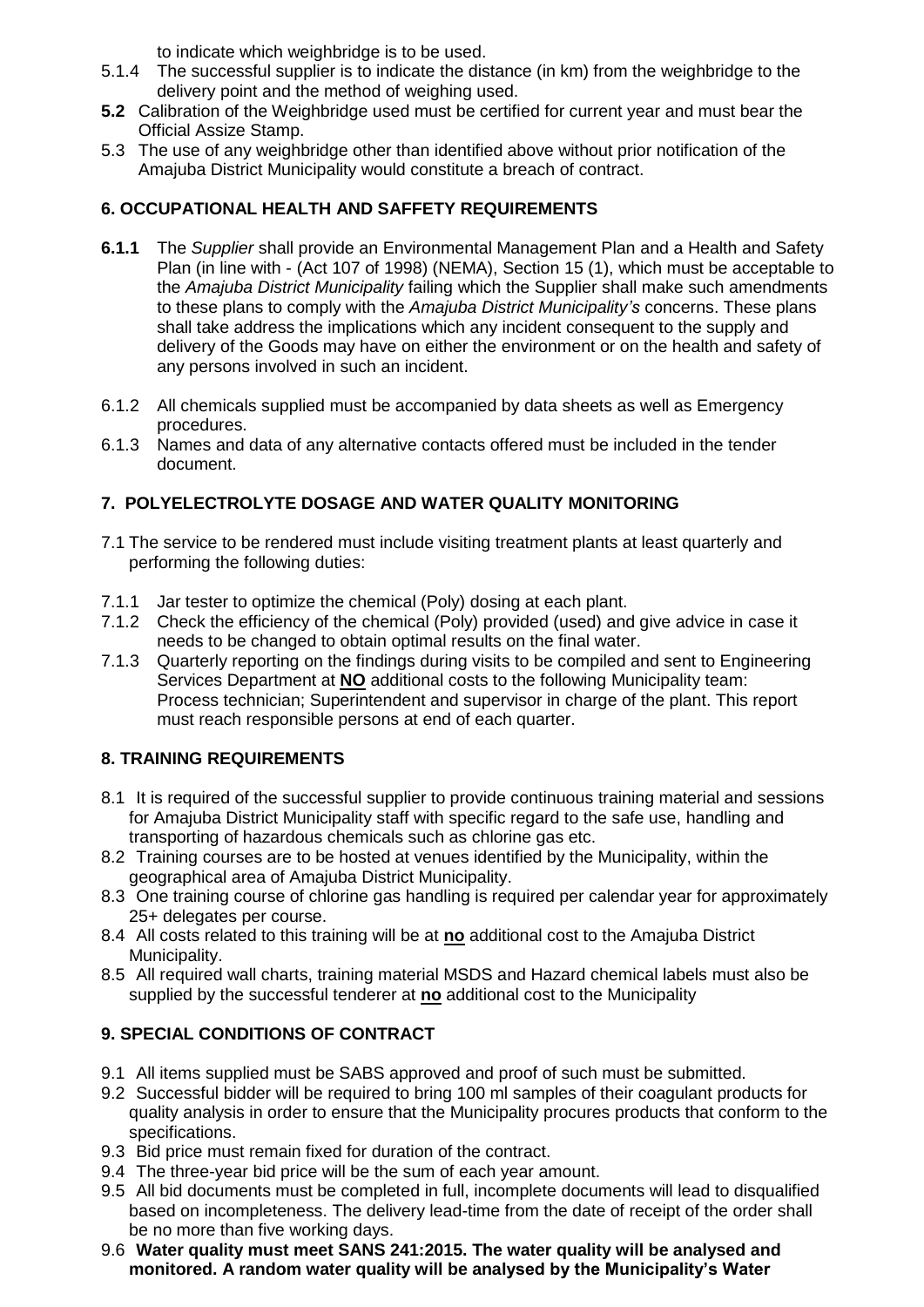**Services Team together with a Service Provider representative for the entire contract duration based on the floc formation, clarity of the water, filtered water, final water NTU, and the quantity of chemical used.** 

**The following water quality requirements must be met:**

| <b>CLARIFIER</b>                                                                                            | <b>FILTER</b> | <b>FINAL</b> |
|-------------------------------------------------------------------------------------------------------------|---------------|--------------|
| Quality of clarified water = <5 NTU   Quality of filtered water = < 2 $\,$   Quality of Final Water = 0 – 1 |               |              |
|                                                                                                             | <b>NTU</b>    | <b>NTU</b>   |

9.7 All items must be priced per unit as shown on a schedule of quantities in below Table.

#### **10. EVALUATION CRITERIA**

.

The bids will be evaluated in terms of the 80/20 preference point system as prescribed in the Preferential Procurement Policy Framework Act (No 5 of 2000) and for this purpose the enclosed forms must scrutinized, completed and submitted together with your bid.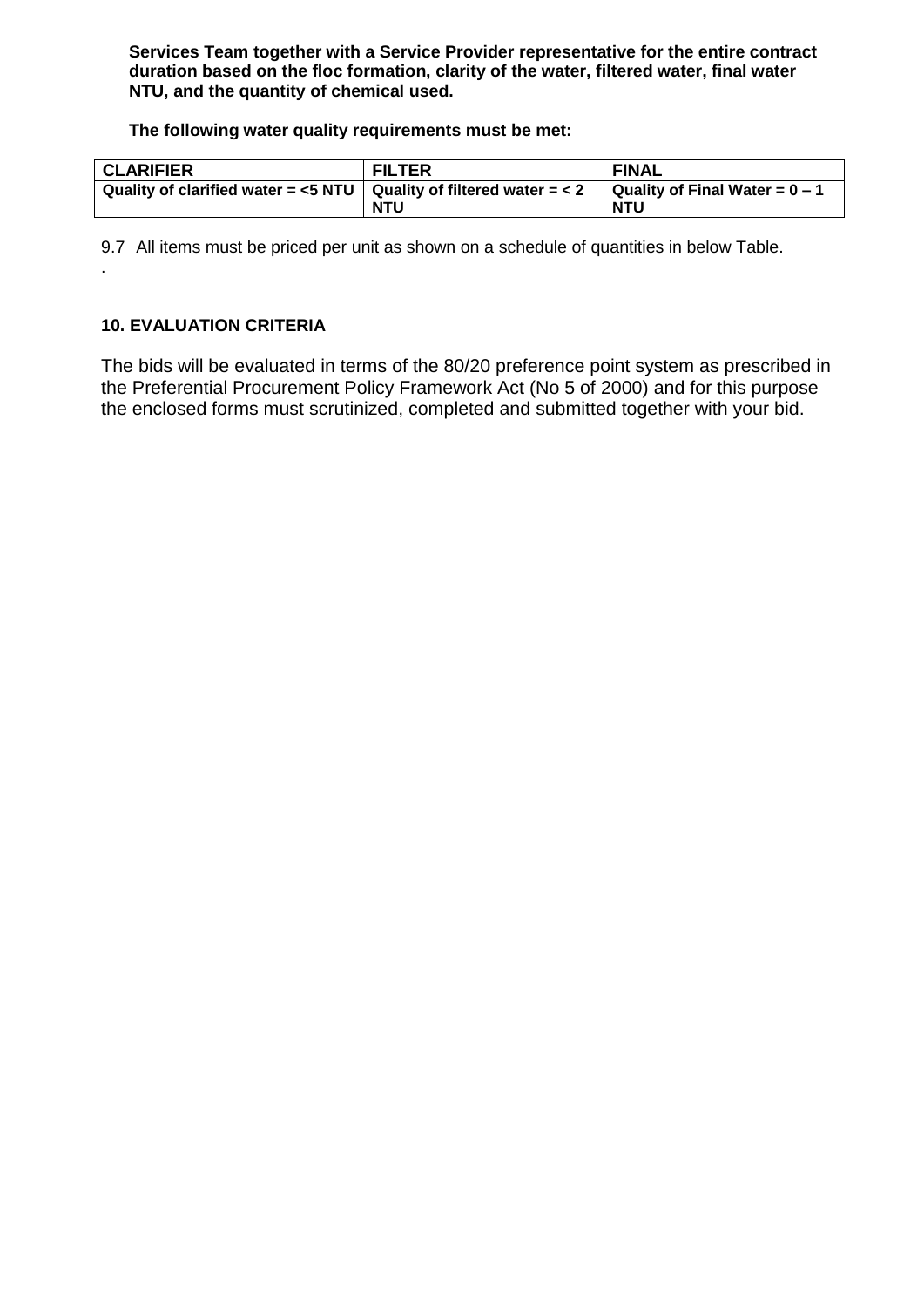#### **THE SUPPLY OF CHEMICALS IN WATER/SEWAGE TREATMENT CHEMICALS FOR THE ADM**

# **ITEM NO DISCRIPTION UNIT QTY FIXED RATE (1ST YEAR) FIXED RATE (2ND YEAR) FIXED RATE (3RD YEAR)** 1.1 1.2 **SUPPLY OF POLYELECTROLYTES/COAGULANTS-**To supply and deliver polyelectrolyte to plants located within the local municipal area indicated below: **- DANNHAUSER WTW - DURNACOL WTW - UTRECHT WTW SPECIFICATION ALLUMINIUM CHLOROHYDRATED: -Minimum of 30 to 60% Range content. PHYSICAL AND CHEMICAL PROPERTIES: - Chemical Class**: Liquid; **Description**: Preparation. **Boil. Pt:** 96 °C; **Sol. in water**: Complete **Decomposition Temp**: 100+ °C **STABILITY AND REACTIVITY: - Stable under normal conditions**: Yes; **Will react with oxidizers:** No; **Reaction with water:** Soluble; Decomposition **Products:** Noxious fumes. 1000 Kg | 1 **SUB-TOTAL VAT TOTAL BID PRICE FOR 3 YEARS**

#### **SUPPLY OF POLYELECTROLYTES/COAGULANTS**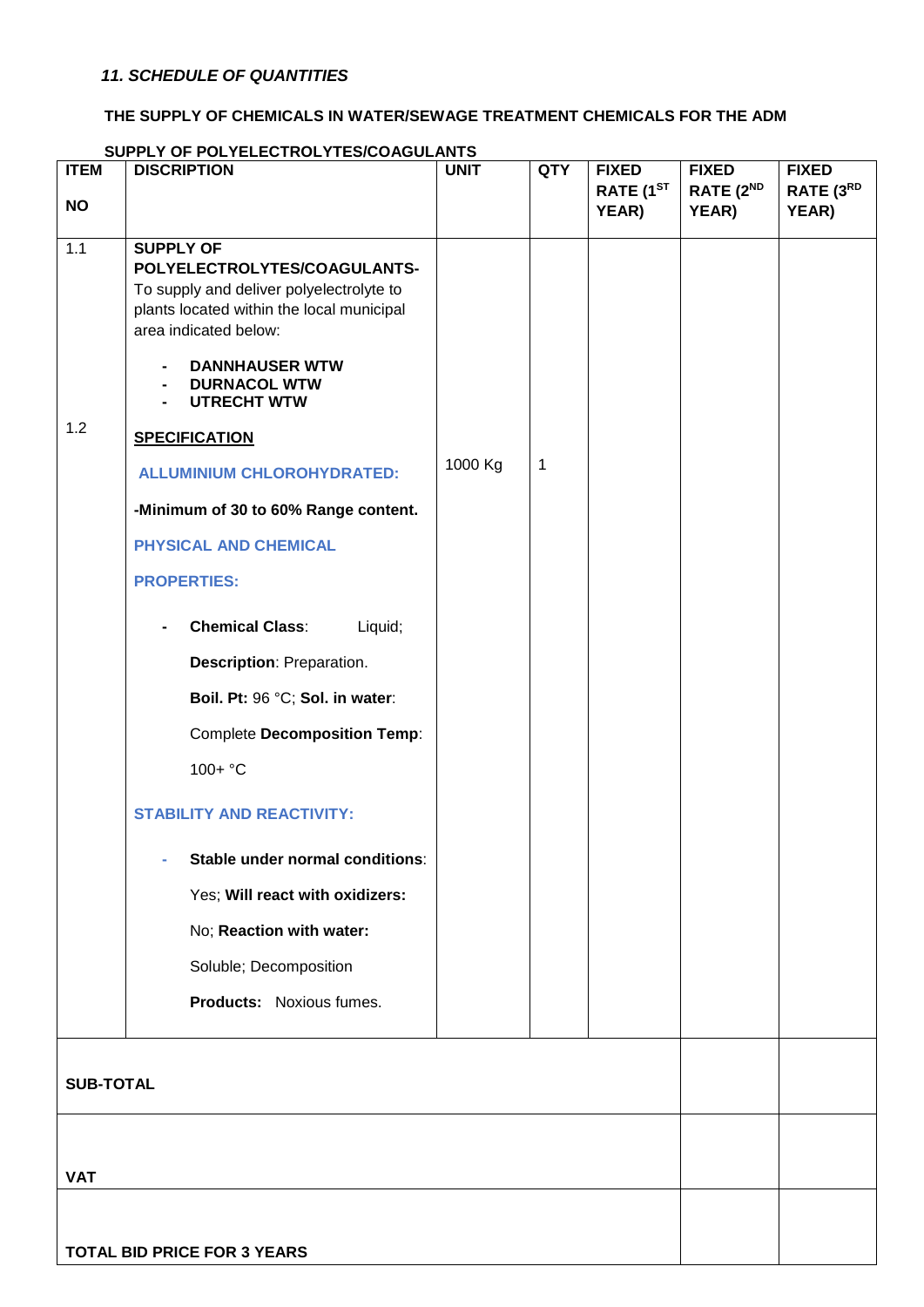# **11.1 SUPPLY OF OTHER CHEMICALS**

| <b>ITEM</b><br><b>NO</b> |                                | <b>DISCRIPTION</b>                                                                                                               | <b>UNIT</b> | <b>QTY</b> | <b>FIXED</b><br>RATE (1 <sup>ST</sup><br>YEAR) | <b>FIXED</b><br>RATE (2 <sup>ND</sup><br>YEAR) | <b>FIXED</b><br>RATE (3RD<br>YEAR) |
|--------------------------|--------------------------------|----------------------------------------------------------------------------------------------------------------------------------|-------------|------------|------------------------------------------------|------------------------------------------------|------------------------------------|
|                          |                                | <b>SUPPLY OF OTHER CHEMICALS</b><br>All costs to supply and deliver<br>chemicals to plants located within the                    |             |            |                                                |                                                |                                    |
| 1.1                      |                                | local municipal area indicated below:                                                                                            |             |            |                                                |                                                |                                    |
|                          |                                | 1. DANNHAUSER WTW                                                                                                                |             |            |                                                |                                                |                                    |
|                          |                                | a) 70 kg Chlorine gas cylinders                                                                                                  | kg          | 1          |                                                |                                                |                                    |
|                          | b)                             | 25 kg HTH Scientific Granular<br>(65% Range %content)                                                                            | kg          | 1          |                                                |                                                |                                    |
|                          |                                | c) 24kg (12 x 2kg) HTH Scientific<br>Pills (65% Range %content)                                                                  | kg          | 1          |                                                |                                                |                                    |
|                          |                                | d) Pk/100 PDP Free and Total<br>Reagents                                                                                         | Pk          | 1          |                                                |                                                |                                    |
|                          | 1.                             | <b>DURNACOL WTW</b>                                                                                                              |             |            |                                                |                                                |                                    |
|                          | a)                             | 70 kg Chlorine gas cylinders                                                                                                     | kg          | 1          |                                                |                                                |                                    |
|                          |                                | b) 25 kg HTH Scientific Granular<br>(65% Range% content)                                                                         | kg          | 1          |                                                |                                                |                                    |
|                          | C)                             | 24kg (12 x 2kg) HTH Scientific<br><b>Pills</b><br>(65% Range % content)                                                          | kg          | 1          |                                                |                                                |                                    |
|                          | d)                             | Pk/100 DPD Free and Total<br>Reagents                                                                                            | Pk          | 1          |                                                |                                                |                                    |
|                          | e)                             | 25 kg Chloride of lime                                                                                                           | kg          | 1          |                                                |                                                |                                    |
|                          | f)                             | 25 kg Activated Carbon<br>CTC Adsorption-min 45%, Moisture<br>Content - max 5%, Ash - max 15% &<br>Particle Size-80%<75 microns. | kg          | 1          |                                                |                                                |                                    |
|                          | <b>3.UTRECHT WTW</b>           |                                                                                                                                  |             |            |                                                |                                                |                                    |
|                          | a)                             | 70kg Chlorine gas cylinders                                                                                                      | kg          | 1          |                                                |                                                |                                    |
|                          | b)                             | 25 kg HTH Scientific Granular<br>(65% Range content)                                                                             | kg          | 1          |                                                |                                                |                                    |
|                          |                                | c) 24kg (12 x 2kg) HTH Scientific<br>Pills (65% Range content)                                                                   | kg          | 1          |                                                |                                                |                                    |
|                          |                                | d) Pk/100 DPD Free and Total<br>Reagents                                                                                         | Pk          | 1          |                                                |                                                |                                    |
|                          | <b>4. UTRECHT SEWAGE PONDS</b> |                                                                                                                                  |             |            |                                                |                                                |                                    |
|                          |                                | a) 24kg (12 x 2kg) HTH Scientific<br>Pills (65% Range content)                                                                   | kg          | 1          |                                                |                                                |                                    |